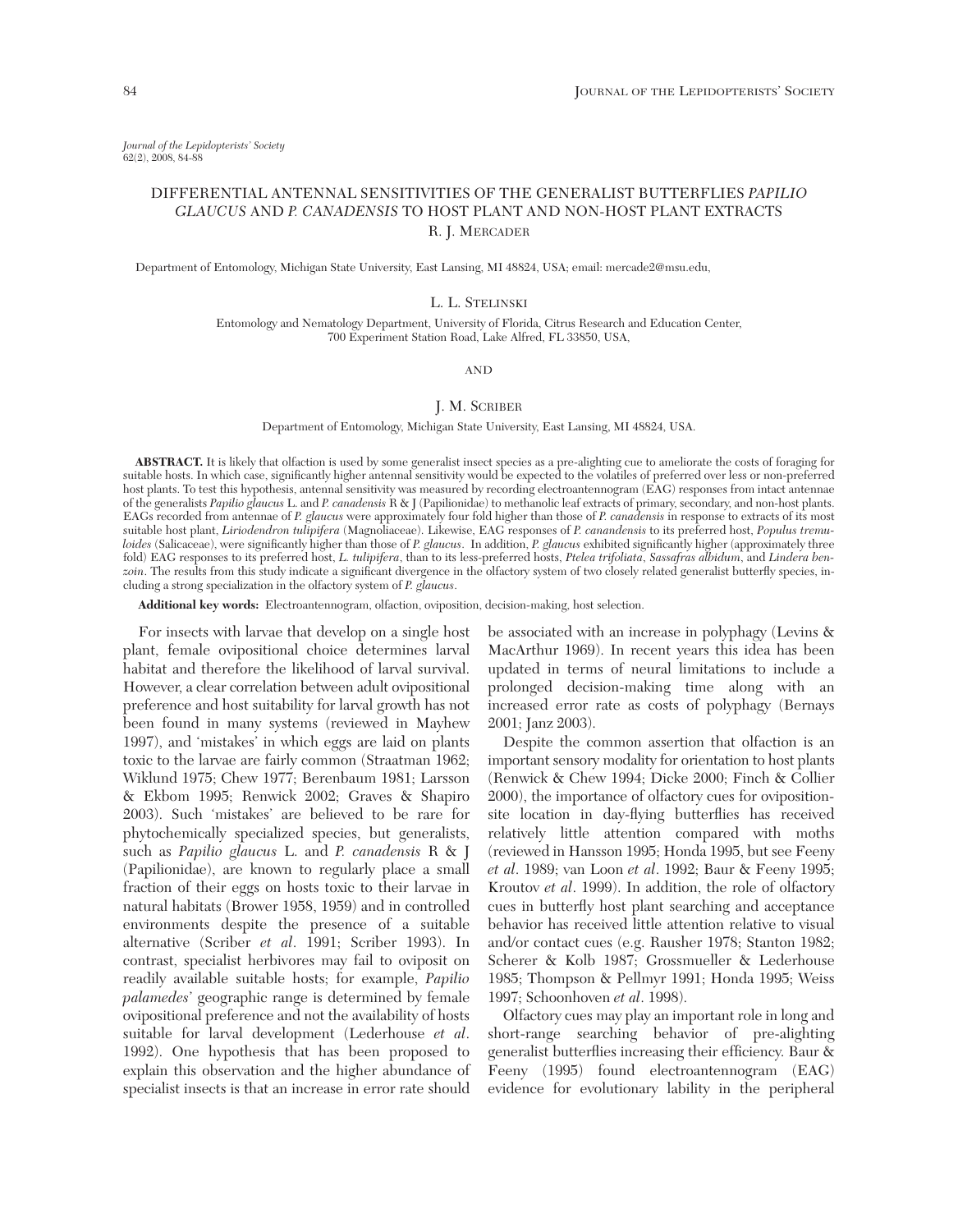olfactory system of three specialist butterflies, *Papilio* polyxenes, *P. machaon hippocrates*, and *P. troilus*. If the peripheral olfactory system is labile, it may allow for adaptations in generalist species that allow for a functionally specialized behavior in areas where a primary host is abundant, while maintaining the flexibility to accept alternate hosts in areas where the primary host(s) are rare or not present. If olfactory cues are used to reduce decision-making time in generalist species, significantly higher sensitivity would be expected in the peripheral nervous system to primary hosts over less preferred hosts.

We tested this hypothesis for the polyphagous *P. glaucus* by comparing its antennal sensitivity by EAG recordings with that of its sibling species, *P. canadensis*, to extracts of preferred, secondary, and non-host plants. These two sister species can readily produce fertile hybrid offspring (e.g. Scriber 1998); *P. canadensis* males prefer *P. glaucus* females (Deering & Scriber 2002), and until recently, they were considered the same species (Hagen *et al*. 1991). However, despite their similarities they exhibit significant differences in host plant use. In particular, tulip tree, *Liriodendron tulipifera* (Magnoliaceae), the preferred host of *P. glaucus*, is toxic to *P. canadensis* larvae, while quaking aspen, *Populus tremuloides* (Salicaceae), the preferred host of *P. canadensis*, is toxic to *P. glaucus*. For each species, antennal sensitivity was measured by recording EAG responses to plant extracts of four hosts and one nonhost of *P. glaucus*, which included tulip tree and quaking aspen.

# MATERIALS AND METHODS

Insect source. Butterflies used in EAG studies were reared from eggs laid by wild-caught females on their natural host plants. *P. canadensis* females were collected from the first flight in the Battenkill River Valley area at the New York/Vermont border, U.S.A. and the larvae were reared to pupae in the field on sleeved tree branches of black cherry, *Prunus serotina* (Rosaceae). *P. glaucus* females were collected in Lancaster Co. in southeastern Pennsylvania, U.S.A. and were also fieldreared on black cherry. After eclosion, butterflies were fed a honey-water solution and stored at 4° C for a maximum of 6 days until they were tested. By using adults that had not encountered any hosts prior to our assays and were reared on the same common host we prevented any influence due to adult or larval induction of preference (reviewed in Mercader & Scriber 2005).

**Plant extracts.** Leaves of tulip tree, L. *tulipifera* (Magnoliaceae), quaking aspen, *P. tremuloides* (Salicaceae), hop tree, *Ptelea trifoliata* (Rutaceae), sassafras, *Sassafras albidum* (Lauraceae), and

spicebush, *Lindera benzoin* (Lauraceae) were collected from trees growing in Ingham Co. Michigan, U.S.A. in areas known to be pesticide free. For simplicity, hereafter hosts will be referred to by their common names. The detailed protocol for preparing plant extracts was described by Gökçe *et al*. (2005). In brief, dried and ground plant materials (10 g samples) were treated with 100 ml of methanol for 24 h. Thereafter, the suspensions were filtered through two layers of cheesecloth and the resulting extracts were stored until use in glass containers wrapped in aluminum foil in the dark at 4° C.

**Electroantennograms (EAGs).** The EAG apparatus and test protocols were a slight modification of those described in detail by Stelinski *et al*. (2003). The odor stimuli used were the plant extracts described above, methanol as a negative control, and hexanal (Aldrich Chemical Co., Milwaukee, WI, U.S.A., > 98 % pure) dissolved in hexane (Aldrich) as a positive control. Hexanal was used as a standard positive control given that synthetic green leaf volatiles are known to elicit EAG responses in *Papilio* species (Bauer & Feeny 1995). Two milligrams of each plant extract, hexanal solution, and methanol or hexane solvents alone (20 µL total solution) were pipetted onto  $1.4 \times 0.5$  cm strips of Whatman No. 1 filter paper. These were aged for 5 min in a fume hood to allow for solvent evaporation. Subsequently, strips treated with extract or volatile treatments were inserted into glass Pasteur pipettes. EAG measurements were recorded as the maximum amplitude of depolarization elicited by 1 mL puffs of air through EAG-cartridges directed over antennae of live butterfly preparations. The time interval to expel 1 mL of stimulus odor or clean air was ca. 120 ms (Stelinski *et al*. 2003). Plant-extract or chemical stimuli were delivered through one arm of a glass Y-tube (each arm 2 cm in length, base 1 cm long, and 0.5 cm diameter) positioned approximately 5 mm from the antenna as carbon-filtered and humidified air was delivered at 50 mL/min into the second arm and onto the preparation via Tygon tubing.

Male and female butterflies of each species and sex were 2–6 d post-eclosion when used for EAG assays. Butterflies were mounted on 5.0 cm diameter plastic Petri dishes with a clay strip  $(30 \times 5 \text{ mm})$  placed over their wings and thorax. EAG recordings were conducted by removing the terminal tip of the club (< 0.5 mm) of the antenna used for recording with fine scissors, and the recording electrode was positioned directly over the severed end. The reference electrode was inserted into the head near the base of the antenna. EAGs were performed ca. 30 s following mounting of butterflies and terminated at most 2 min later. For each plant extract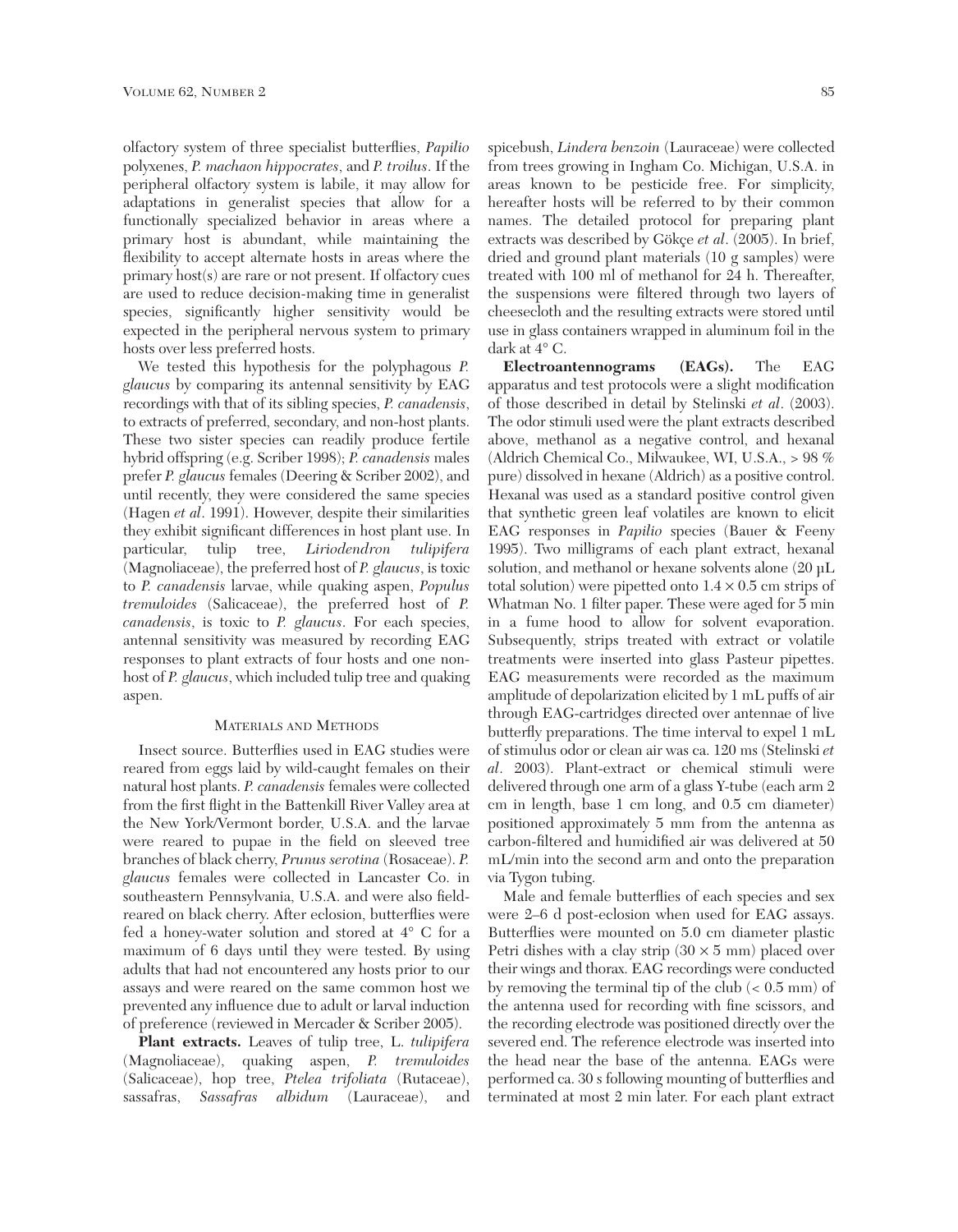tested, EAGs were recorded from 8–10 insects of each sex and species. Plant-extract stimulations were presented to individual butterflies in random order, and control stimulations (filter paper impregnated with 20 µL of hexane or methanol) were delivered prior to each plant-extract stimulus presentation.

**Statistical analyses.** Between-species, pairwise comparisons of EAG responses were performed separately for tulip tree and quaking aspen on female responses using Mann-Whitney U tests with a Bonferroni corrected significance level of  $\alpha < 0.05$ . Within species, EAG responses for *P. canadensis* were log transformed and *P. glaucus* responses were squareroot transformed to normalize the distributions and homogenize variance. Data were analyzed as repeated measures analysis of variance with individual butterfly as the subject, using Proc Mixed in the SAS System (SAS Institute 2000). The model included odor stimulus and sex as explanatory variables. Pair mean separations were performed for *P. canadensis* and *P. glaucus* using Tukey's multiple comparisons test.

#### **RESULTS**

**EAG between species comparisons.** There were significant differences between EAG responses of *P. canadensis* ( $\chi^2$  = 15.6, df = 2, P < 0.001) and *P. glaucus* 



Fig. 1. Median EAG responses of *P. glaucus* and *P. canadensis* females to the extracts of tulip tree TT (*Liriodendron tulipifera*) and quaking aspen QA ( *Populus tremuloides*). Bars around the medians represent the inter-quartile ranges (*P. canadensis* interquartile range for tulip tree is smaller than size of square). Pairwise differences were analyzed for each extract using the Mann-Whitney U tests. Values within extract with an  $*$  had a significant difference at Bonferroni corrected  $\alpha$  < 0.05.

 $(\chi^2 = 11.3, df = 2, P = 0.003)$  to the extracts of tulip tree and quaking aspen (Fig. 1). The magnitude of EAG responses of *P. glaucus* was significantly greater to extracts of tulip tree than those of *P. canadensis*. In contrast, the magnitude of EAGs elicited by quaking aspen extracts was significantly higher for *P. canadensis* than *P. glaucus*.

**EAG within species comparisons.** Within-species odor stimuli had a significant effect for *P. glaucus* (F = 50.1, df=6,102, P< 0.0001), and *P. canadensis* (F = 24.67, df = 6,108, P< 0.0001). There was no significant sex-by-odor stimulus interaction for *P. glaucus* or *P. canadensis*; therefore, male and female responses were combined for analysis of pair-wise differences (Tables 1

Table 1. Mean EAG responses ± SE of male and female *P. glaucus*. Data for males and females were combined for analysis given that there was no significant sex by odor stimulus interaction.

| Mean $\pm$ SE EAG antennal response (mV) to plant extracts |                 |   |                 |    |            |  |  |  |
|------------------------------------------------------------|-----------------|---|-----------------|----|------------|--|--|--|
| Odor sources                                               | Males           | N | Females         | N  | P < 0.05   |  |  |  |
| Methanol                                                   | $0.07 + 0.01$   | 8 | $0.09 + 0.02$   | 10 | $e^{\Phi}$ |  |  |  |
| Hexanal                                                    | $0.70 + 0.06$   | 8 | $0.60 \pm 0.09$ | 10 | a          |  |  |  |
| Tulip Tree                                                 | $0.85 + 0.07$   | 8 | $0.87 + 0.07$   | 10 | a          |  |  |  |
| Quaking Aspen                                              | $0.26 + 0.07$   | 8 | $0.19 \pm 0.04$ | 10 | b          |  |  |  |
| Sassafras                                                  | $0.23 + 0.05$   | 8 | $0.22 + 0.04$   | 10 | h          |  |  |  |
| Spicebush                                                  | $0.23 \pm 0.04$ | 8 | $0.30 + 0.04$   | 10 | b          |  |  |  |
| Hop Tree                                                   | $0.25 + 0.04$   | 8 | $0.28 + 0.07$   | 10 | b          |  |  |  |

\*Significant differences in antennal responses to odorant stimuli are indicated by different lowercase letters  $(P < 0.05$ , Tukey's HSD).

Table 2. Mean EAG responses ± SE of male and female *P. canadensis*. Data for males and females were combined for analysis given that there was no significant sex by odor stimulus interaction.

| Mean $\pm$ SE EAG antennal response (mV) to plant extracts |                 |    |                 |   |          |  |  |
|------------------------------------------------------------|-----------------|----|-----------------|---|----------|--|--|
| Odor sources                                               | Males           | N  | Females         | N | P < 0.05 |  |  |
| Methanol                                                   | $0.14 + 0.03$   | 10 | $0.09 + 0.02$   | 9 | $d^*$    |  |  |
| Hexanal                                                    | $0.57 + 0.07$   | 10 | $0.60 + 0.09$   | 9 | a        |  |  |
| Tulip Tree                                                 | $0.21 + 0.03$   | 10 | $0.24 \pm 0.03$ | 9 | e        |  |  |
| Quaking Aspen                                              | $0.43 + 0.07$   | 10 | $0.37 + 0.05$   | 9 | a        |  |  |
| Sassafras                                                  | $0.30 + 0.06$   | 10 | $0.46 + 0.09$   | 9 | abc      |  |  |
| Spicebush                                                  | $0.35 + 0.05$   | 10 | $0.41 + 0.04$   | 9 | ab       |  |  |
| Hop Tree                                                   | $0.28 \pm 0.05$ | 10 | $0.29 + 0.06$   | 9 | bс       |  |  |

\*Significant differences in antennal responses to odorant stimuli are indicated by different lowercase letters (P < 0.05, Tukey's HSD).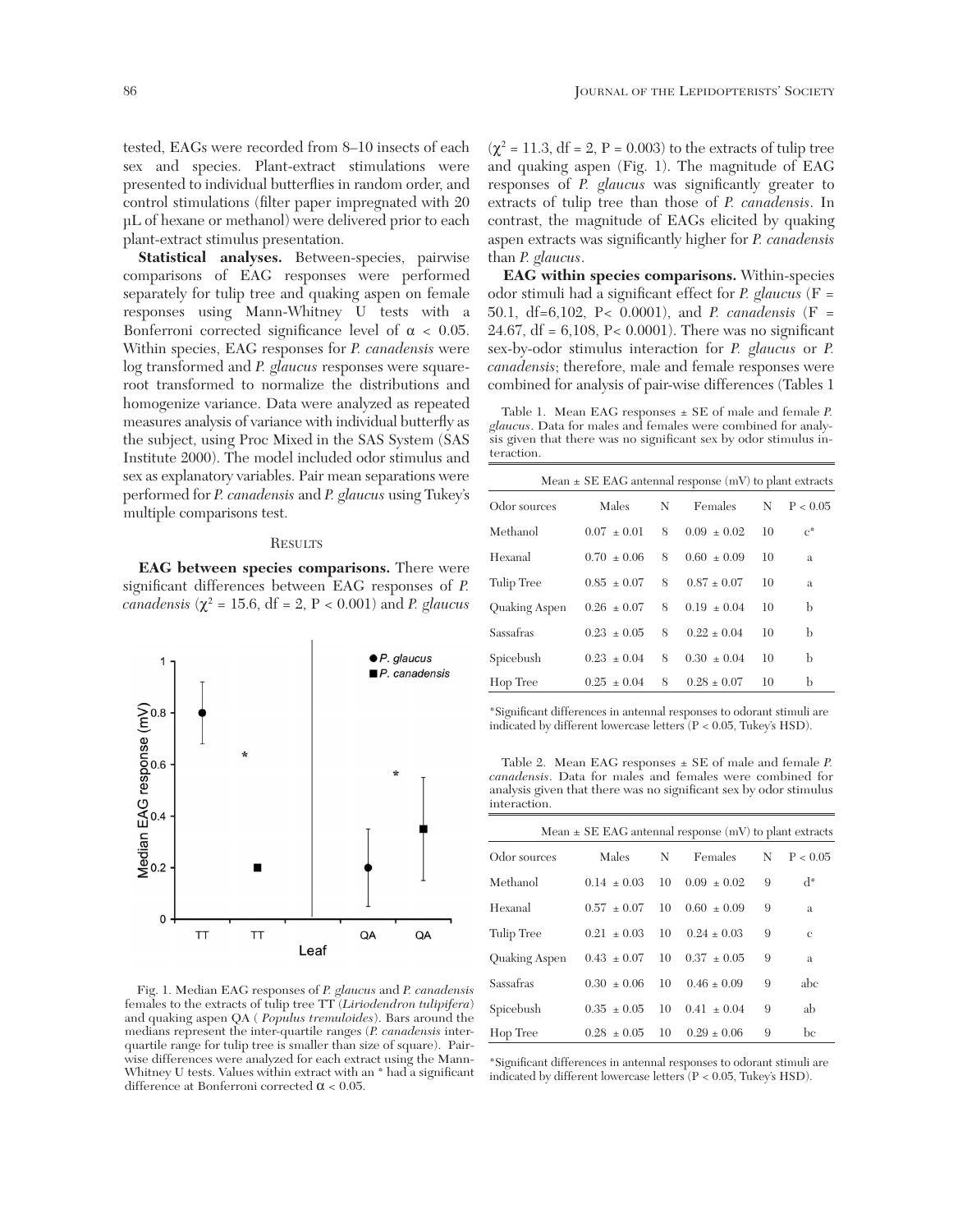and 2). *P. glaucus* exhibited higher EAG responses to its preferred host, tulip tree, than to less-preferred hosts, hop tree, sassafras, and spicebush, and the non-host quaking aspen (Table 1). Responses to tulip tree were similar to those elicited by the hexanal positive control (Table 1). Likewise, *P. canadensis* exhibited a significantly higher EAG response to its preferred host, quaking aspen, than to hop tree or tulip tree (Table 2). Once again, responses to the preferred host were not different from those elicited by the synthetic standard (Table 2). However, EAGs elicited by two of the nonhosts, sassafras and spicebush, were not significantly different from those elicited by quaking aspen for *P. canadensis*. There was no difference between responses to methanol versus hexane solvents alone; hence, data are not shown for the latter negative control.

## **DISCUSSION**

Antennal sensitivity of *P. glaucus* was approximately three-fold higher to extracts of the preferred host, tulip tree, than to any other extract tested (Table 1). Conversely, tulip tree extract elicited a weaker antennal response from *P. canadensis* than the others tested (Table 2). Furthermore, EAGs recorded from *P. canadensis* to extracts of this species' preferred host plant, quaking aspen, were greater than those from *P. glaucus* (Fig. 1). These results agree with the prediction that peripheral sensitivity to primary hosts should be greater than to less preferred hosts in generalist butterfly species if olfactory cues play a role in host finding behavior. It is notable that species-specific responses were recorded to preferred host plants despite the use of extracts of dried leaves in the current study, which may have limited our assay to higher molecular weight volatiles. This suggests that these butterfly species may use host-plant volatiles, at least as short-range cues, while foraging for suitable host plants, which agrees with field observations of *P. glaucus* females hovering, but not landing, on non-hosts while searching for oviposition sites (R. J. M. personal observations).

Although *P. glaucus* is a highly polyphagous swallowtail species, females exhibit a distinct ovipositional preference for tulip tree throughout their range (Scriber *et al*. 1991; Mercader & Scriber 2005), even in populations where this host plant does not occur (Bossart & Scriber 1995). Congruently, antennal responses to tulip tree were approximately three times greater than to another major host (hop tree), two secondary hosts (sassafras and spicebush), and a nonhost (quaking aspen). Although the EAG technique cannot distinguish between attractive versus deterrent olfactory stimuli, the heightened antennal sensitivities

recorded in this study corresponded well with known host plant preferences of both species.

It is important to note that although greater EAG responses were observed for females of *P. canadensis* for its most common host quaking aspen than all other hosts tested, these were not significantly different than those for the marginal host sassafras and non-host spicebush (Table 2). This lower specificity in *P. canadensis* relative to *P. glaucus* is not unique to the olfactory system. In ovipositional arenas that primarily test contact chemoreception, *P. canadensis* females have a significantly lower specificity than *P. glaucus*, including a high acceptance rate for the non-host tulip tree (Scriber *et al*. 1991; Mercader & Scriber 2007). This lower specificity in *P. canadensis* is likely to be due to the absence of plants in the Lauraceae (e.g. sassafras and spicebush), Magnoliaceae (e.g. tulip tree), and Rutaceae (e.g. hop tree) where *P. canadensis* occurs, greatly reducing the selection pressure for higher specificity.

Interestingly the divergence in antennal sensitivity between *P. glaucus* and *P. canadensis* was observed in both males and females (Tables 1 and 2). As males do not oviposit and these species do not mate on host plants, divergence in sensitivity to host plant odors does not have any clear advantage for the males of these two species. This similarity in the antennal sensitivities of males and females in both species may reflect a developmental similarity between males and females (with no adaptive function in males) or serve an unknown function.

Heightened antennal sensitivity of *P. glaucus* to tulip tree relative to the other host extracts tested lends support to the hypothesis that olfactory cues may be used to reduce decision-making time during host-plant selection in this species. Pre-alighting cues are more likely involved in maximizing rates of oviposition than in host acceptance behavior (Thompson & Pellmyr 1991); therefore, it is likely that olfactory cues may be used to maximize *P. glaucus*' rate of landing on tulip tree wherever this preferred host is present. Furthermore, the higher sensitivity of *P. canadensis* to odors of quaking aspen relative to the other less-preferred plant species evaluated here adds further support to the hypothesis that host-plant location may be, in part, mediated by chemical signals in these two generalist, sister butterfly species. Further laboratory and field behavioral assays will need to be conducted to confirm this hypothesis.

### ACKNOWLEDGEMENTS

We would like to thank William Houtz and Howard Romack for providing adult butterflies and/or pupae. Earlier drafts of the